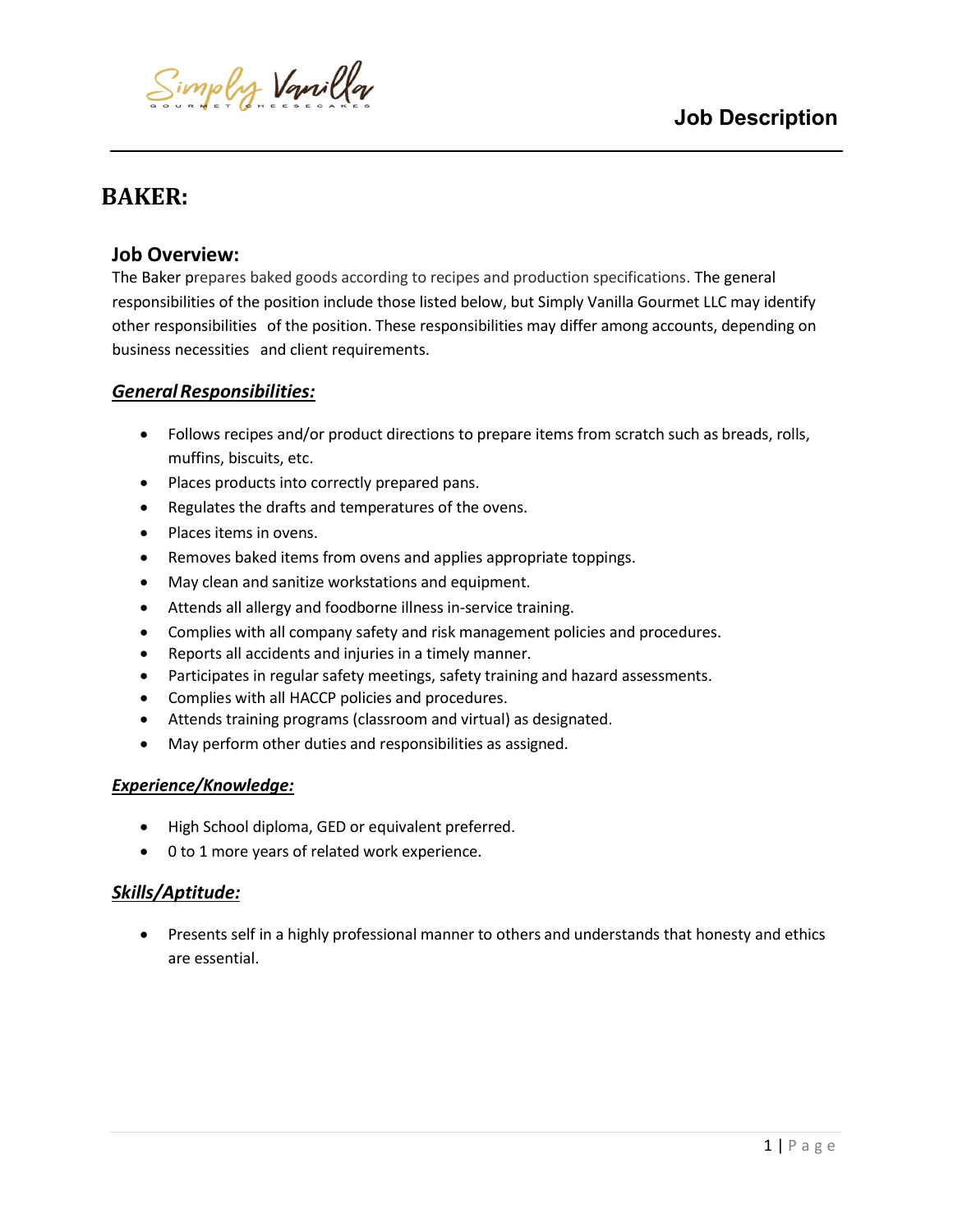

- Ability to maintain a positive attitude.
- Ability to communicate with co-workers and other departments with professionalism and respect.
- Maintains a professional relationship with all coworkers, vendor representatives, supervisors, managers, customers, and client representatives.
- Ability to use a computer.
- Basic food handling skills.

#### License/Qualifications

ı

Certifications: Serv Safe certification preferred but not required.

#### General Qualifications:

- Willingness to be open to learning and growing.
- Maturity of judgment and behavior.
- Maintains high standards for work areas and appearance.
- Maintains a positive attitude.
- Ability to work a flexible schedule helpful.
- Must comply with any dress code requirements.
- Must be able to work nights, weekends and some holidays.
- Attends work and shows up for scheduled shift on time with satisfactory regularity.

#### Physical Requirements:

- Close vision, distance vision, peripheral vision, depth perception and the ability to adjust focus, with or without corrective lenses.
- Significant walking or other means of mobility.
- Ability to work in a standing position for long periods of time (up to 8 hours).
- Ability to reach, bend, stoop, push and/or pull, and frequently lift up to 35 pounds and occasionally lift/move 40 pounds.

#### Working Conditions (may add additional conditions specific to defined work location):

- Generally in an indoor setting; however, may supervise outside activities and events.
- Varying schedule to include evenings, holidays, weekends and extended hours as business dictates.
- While performing the duties of this job, the employee is primarily in a controlled, temperate environment; however, may be exposed to heat/cold during support of outside activities.
- The noise level in the work environment is usually moderate to loud